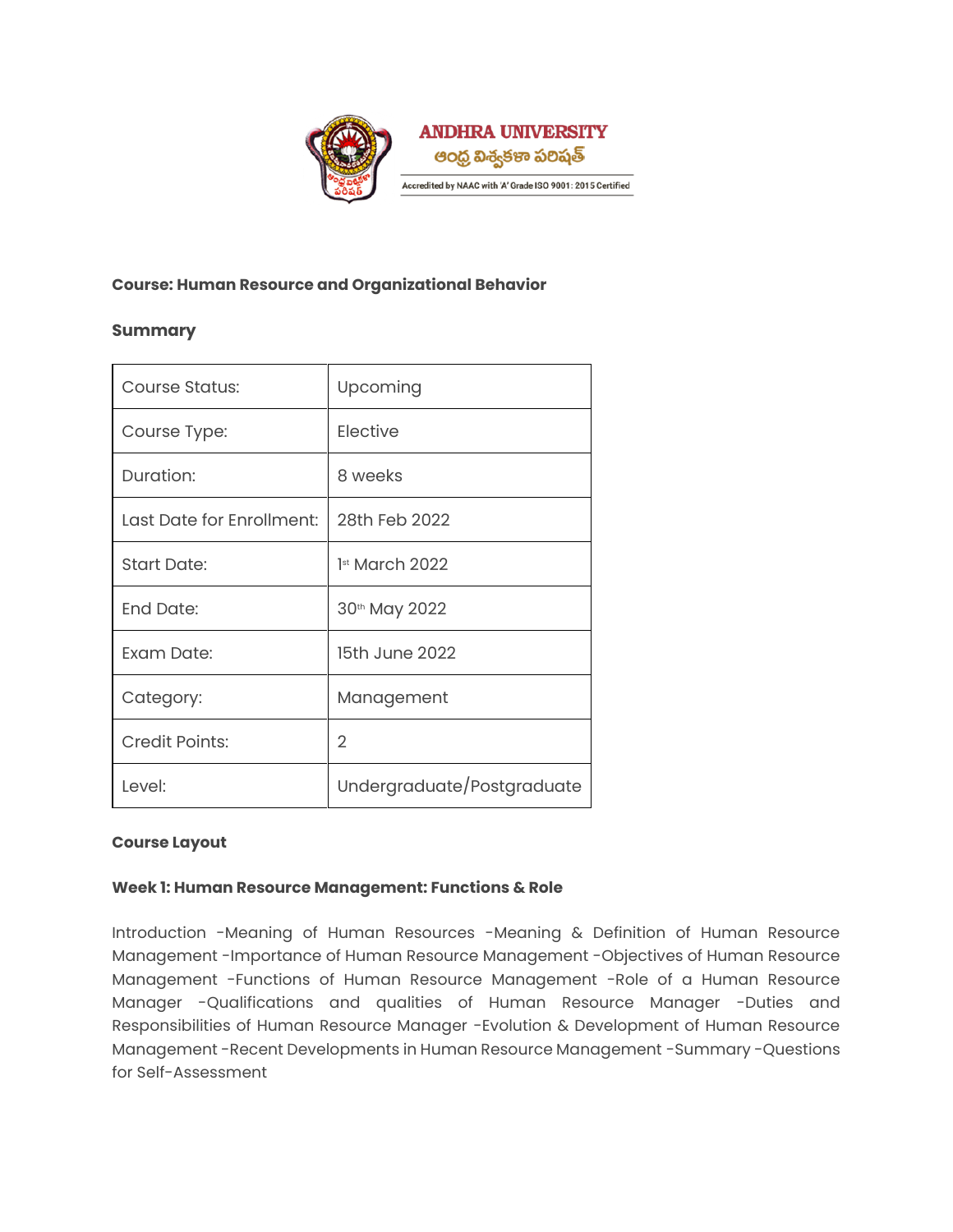#### **Week 2: Human Resource Planning, Recruitment, Selection And Placement**

Meaning and Objectives of Human Resources Planning - Importance of Human Resource Planning - Benefits of Human Resource Planning - Process of Human Resource Planning - Problems in Human Resources Planning - Recruitment - Selection - Selection Methods - Job Description - Job Specification - Tests used for selection of candidates - Placement - Summary - Questions for Self-Assessment

### **Week 3: Training and Induction**

Introduction -Induction Program -Objectives of Induction -Training -Importance and benefits of Training -Training Need Identification -Methods of Training -Advantages of Training - Training Evaluation -Recent Trends in Training -Summary -Questions for Self-Assessment

### **Week 4: Performance Management And Compensation Management**

Introduction -Meaning, Need and Objectives -Performance Appraisal -Methods of Performance Appraisal -Uses of Performance Appraisal -Limitations and Challenges of Performance Management -Summary -Questions for Self-Assessment - Compensation - Definitions and Concepts -Objectives of Compensation Management -Principles and Techniques of Wage Fixation -Meaning/Definitions of Job Evaluation -Job Evaluation Methods/ Techniques -Problems of Job Evaluation -Merit Rating -Wage Incentives -Bonus -Summary - Questions for Self-Assessment

### **Week 5: Fundamentals Of Organizational Behavior**

Introduction -Definitions of Organizational Behavior -Significance of Organizational Behavior - Evolution of OB -Summary -Questions for Self-Assessment

### **Week 6: Individual Process, Behavior, Fundamentals of Interpersonal Behavior And Groups**

Attitudes -Personality and Values -Perception -Motivation -Summary -Questions for Self-Assessment -Foundation of Group Behavior -Summary -Self-Assessment Questions

### **Week 7: Team Building and Leadership**

Group vs. Teams -Team Building -Managing Teams -Summary -Questions for Self-Assessment -Introduction -Leader VS Manager -Leadership styles -Leadership skills - Summary -Questions for Self-Assessment

### **Week 8: Organization System and Managing Change**